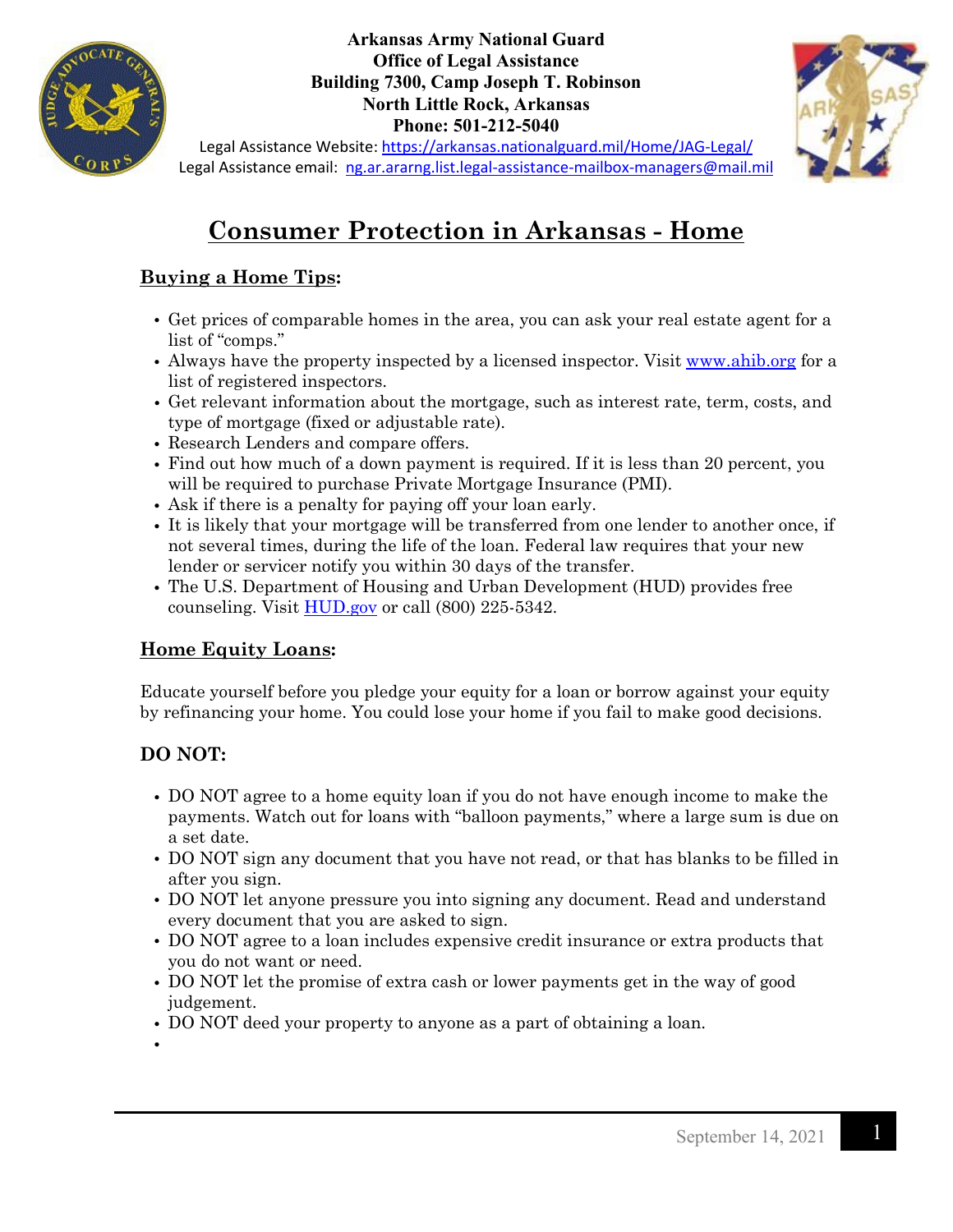- Ask specifically if credit insurance is required as a condition of the loan. If it is not, and a charge is included, ask for it to be removed. If it is required, shop around for another lender. If you want credit insurance, shop around for the best rates.
- Keep careful records of what you have paid, including billing statements and cancelled checks. Challenge anything you think is inaccurate.
- If your home equity loan is in connection with a home improvement project, shop around for the best financing instead of just accepting the contractor's offer.
- Consider loan counseling since these loans are complex legal transactions.

## **Foreclosure - What to do Now:**

## **If Struggling with Mortgage Payments, Then:**

- Immediately contact your mortgage servicer and request information about inhouse or government loan modification services that may be available. Beware of third-party scammers offering relief if you pay a fee up front.
- Continue to work closely with your lender and promptly provide required materials and information. This information is usually time-sensitive and critical to initiate mortgage relief options.
- Should your lender offer help, always get the offer in writing.
- Do not take offers from people who say they can "save" your home if you sign or transfer the deed to your home over to them.
- Ask for assistance from a counselor certified by U.S. Department of Housing and Urban Development (HUD).

#### **Are You Defaulting on Your Mortgage (Have you received a notice of default or foreclosure?):**

- Be aware that the foreclosure process often moves quickly. If you feel that errors have been made by your lender or servicer, the most direct and effective course of action is always to contact a private attorney to assist in disputing the foreclosure.
- Contact your lender or servicer immediately upon notice of default to explore what in-house options for loan modification may be available to you.
- Revisit the terms of your mortgage note. In most cases, the mortgage note will clearly lay out how the bank, lender or servicer will execute the default phase into the foreclosure phase.
- Review your income and budget so you can have information on hand to make the modification process more efficient with your lender.
- Do not ignore letters from your lender or servicer. Arkansas Act 885 of 2011 directs mortgage servicers to provide the names and contact information for any loss

#### **DO:**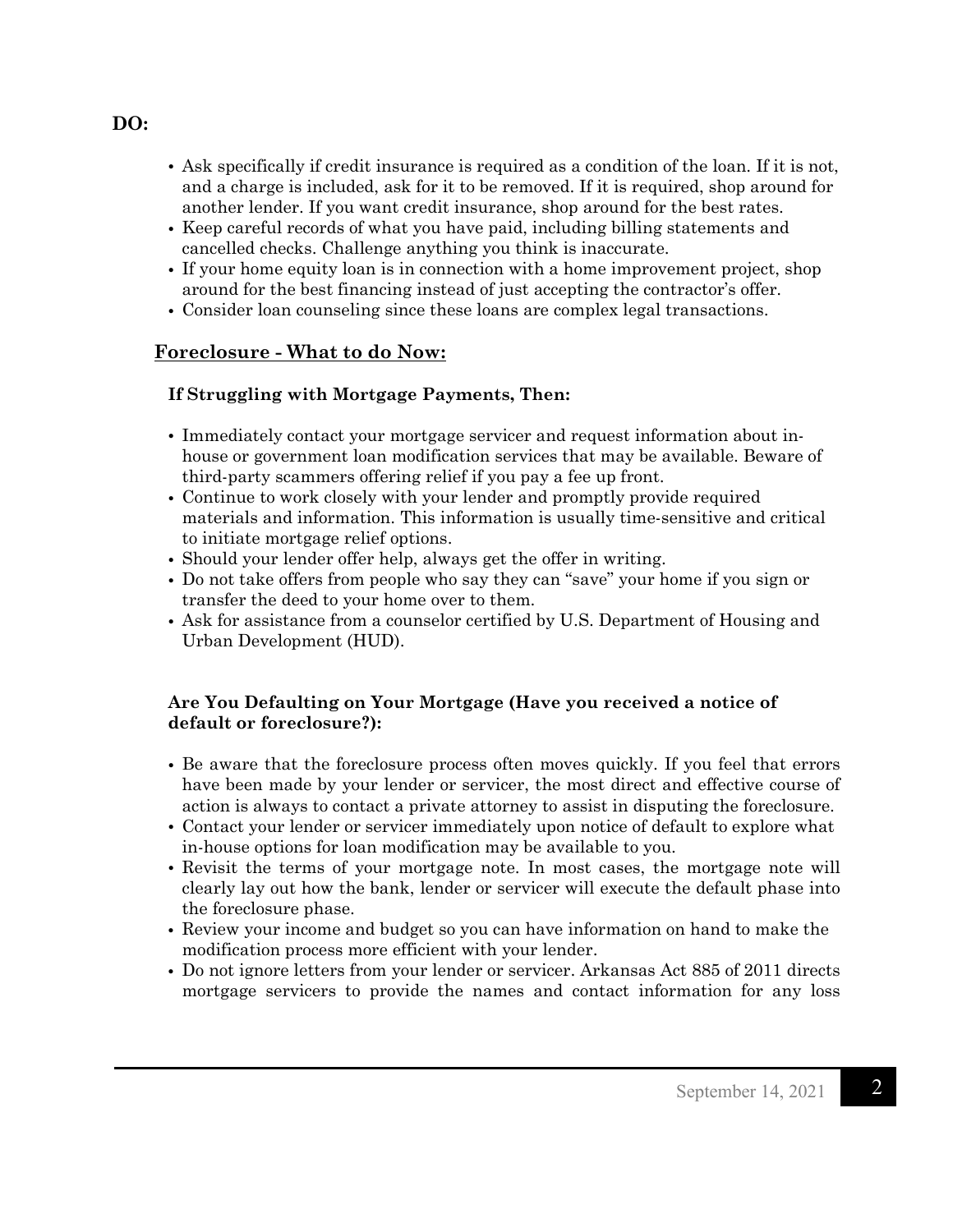mitigation or loan modification services that may be available to you prior to the foreclosure.

- Stay in your home for now. It is possible that you will not qualify for assistance if the property has been vacated or deemed abandoned.
- Contact a HUD-approved housing counselor for options such as Making Home Affordable or other programs that may apply to your situation. Contact HUD at (800) 225-5342 or [www.HUD.gov.](http://www.hud.gov/) If your loan is backed by Fannie Mae or Freddie Mac, it is appropriate to contact them if your servicer is unresponsive to your needs.
- Mortgage relief or home retention services should be engaged only with non-profit counselors or with government agencies that deal directly with your lender, bank or servicer. These services should always be performed at no charge to you. Scammers frequently target distressed homeowners and charge fees.

#### **Foreclosure Rescue and Loan Modification Scams:**

As the number of foreclosures grows, so too do the number of scams and schemes involving mortgage rescue plans. These scams could result in the loss of your home.

#### **You may see claims similar to the following:**

"Stop Foreclosure Now!"; "We have special relationships with most banks that can speed up case approvals."; "We Can Save Your Home. Guaranteed!"; "We stop foreclosures every day. We can stop yours this week."; "We buy houses."

Avoid foreclosure rescue and loan modification programs when marketing materials include any of these red flags:

- Claims to be affiliated with a government agency.
- Calls itself a "mortgage consultant," "foreclosure service" or "loan modification service."
- Offers a guarantee to stop the foreclosure process.
- Collects a fee before providing full services. In most cases, charging such fees violates Arkansas law.
- Accepts payment only by cashier's check or wire transfer.
- Encourages you to transfer the title to them with a promise that you can buy it back over time or refinance it later.
- Tells you to make your mortgage payments directly to them, rather than to your lender.
- Suggests that you stop making mortgage payments in order to qualify for the program.
- Offers to buy your house for cash at a fixed price that is not set by the housing market at the time of sale.
- Uses high-pressure tactics, like pushing you to sign paperwork you have not had time to read thoroughly or that you do not understand.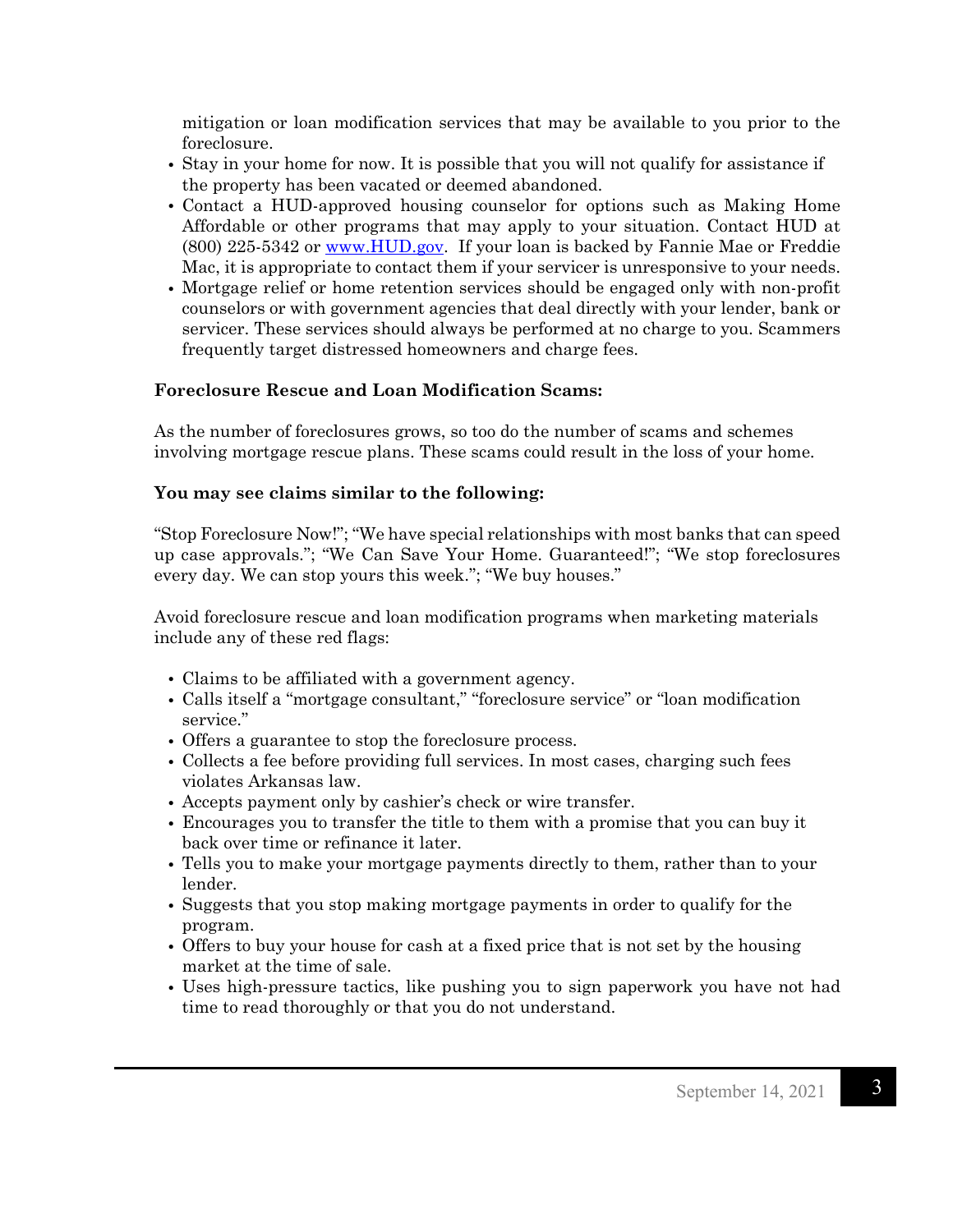• Instructs you not to contact your lender, credit counselor or attorney.

# **Variations of This Scam:**

- Phony Counseling: In this type of scam, the con artist claims to be able to negotiate a deal with a lender, requiring an up-front fee for the service. You may be asked to pay a monthly fee. Once you pay the fee, the scam artist takes off with your money. Sometimes, the scammer takes your mortgage payments while presumably "negotiating" with your lender. Most often, the lender never sees the money and you fall further behind in your payments.
- Bait-and-Switch: Always read what you are signing. The con artist tells you the documents are a new loan to make your existing mortgage current, but in reality the documents surrender the title of your house in return for a small loan worth less than the value of your home.
- Rent-to-Buy Schemes: The con artist offers to allow you to rent your own home with the option to repurchase in the next few years. The con artist may tell you that surrendering the title will permit a more credit-worthy borrower to secure new financing. Most of the time, the terms under which you could repurchase your home are impossible to meet. In another variation, you are told that if you sign over the deed and move out, the con artist will find a buyer for your home. You are promised a portion of the profit when the home sells. However, once you sign over the deed you no longer have control of the property; the con artist simply rents out your home, keeps the money and waits until your lender forecloses. Remember, you are still responsible for your mortgage even if you sign over your deed to someone else. If the house sells for less than what is owed on the mortgage, you are still liable for the remaining debt.

# **Where to Find Legitimate Help:**

- If you are having trouble paying your mortgage or you have gotten a foreclosure notice, contact your lender immediately. Most mortgage companies have a legal obligation to assist distressed borrowers and sponsor programs to assist homeowners in financial distress. You may be able to negotiate a new repayment schedule.
- For other foreclosure prevention options, the Federal Trade Commission has some helpful tips on their foreclosure prevention site.
- If you have any questions about a company offering foreclosure rescue services you should contact the Attorney General's office at (800) 482-8982 or (501)-682-2007, or contact the Arkansas Securities Department at (501) 324-9260 or (800) 981-4429.

## **National Mortgage Settlement:**

In February 2012, Arkansas joined 49 other States and federal agencies to settle allegations of illegal actions in servicing loans by the nation's largest mortgage servicers: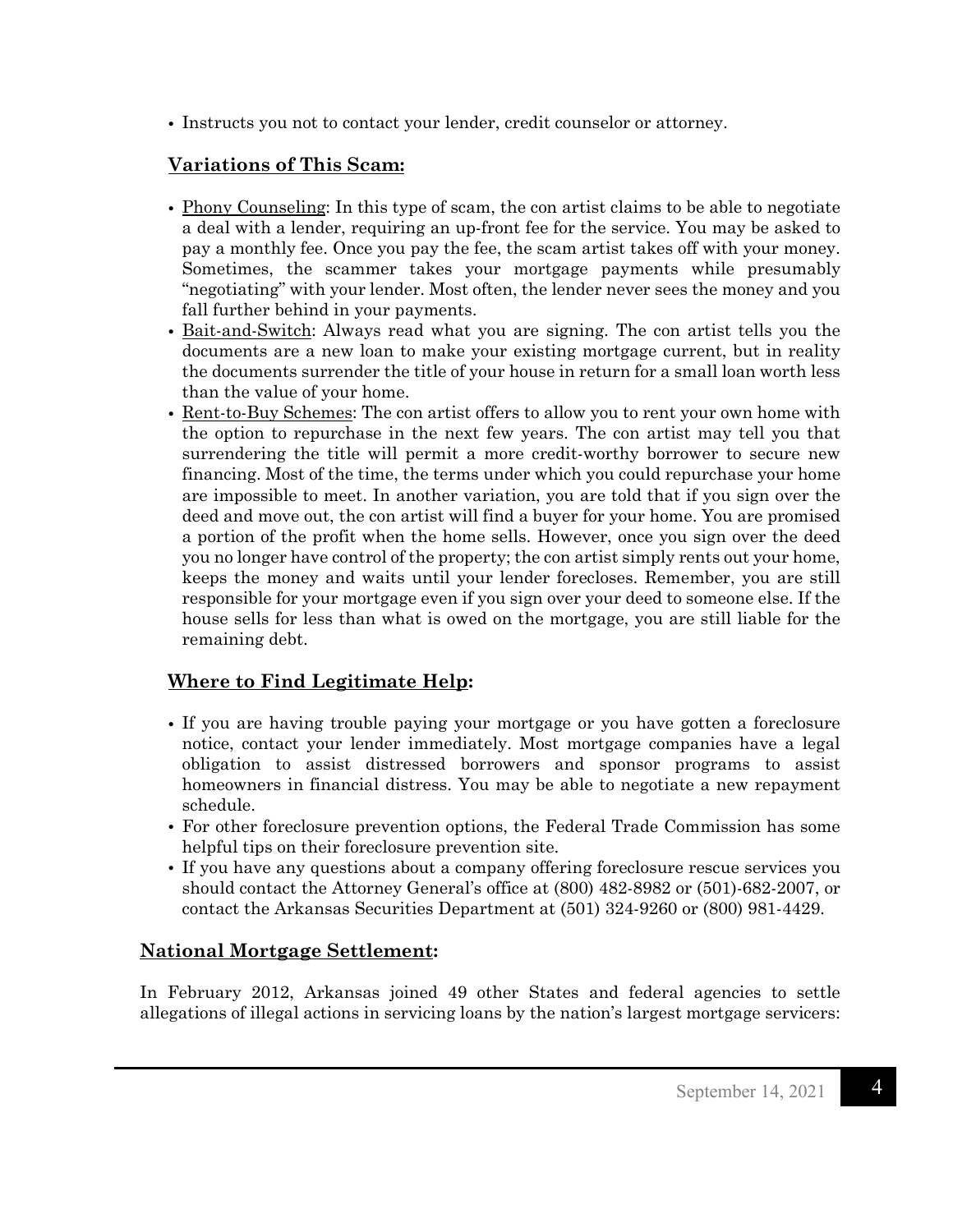Ally/GMAC, Bank of America, Citi, JPMorgan Chase and Wells Fargo. The settlement provides more than \$25 billion in relief nationwide, mainly to distressed borrowers in the form of loan principal reductions and refinancing. Here is a brief description of the settlement's primary provisions and information homeowners can use to determine how the settlement may apply to them.

## **Settlement Highlights**:

- Principal Reductions: The settlement provides aid to homeowners who are currently in default and in need of loan modifications, including first and second lien principal reduction. The servicers are required to provide up to \$17 billion worth of principal reductions and other forms of loan modification relief nationwide. Arkansas homeowners will receive \$11.7 million worth of loan modifications from this settlement term.
- Refinance Opportunities: The settlement provides aid to borrowers who are currently making their monthly payments but are underwater. Borrowers whose loans are greater than the market value of their homes may be offered an opportunity to refinance at lower interest rates. The settlement requires servicers to provide up to \$3 billion in refinancing relief nationwide. Arkansas homeowners will receive nearly \$5.7 million through lower interest rates.
- Payments to Borrowers Who Lost Their Homes to Foreclosure: \$1.5 billion will be distributed nationwide to some 750,000 borrowers. Approximately \$8.5 million of this amount will go directly to Arkansas consumers whose homes were foreclosed upon between Jan. 1, 2008 and Dec. 31, 2011.

New Mortgage Servicing Standards: These new standards will benefit each homeowner whose mortgage is held or serviced by any of these five banks. The banks are required to implement the following standards:

- Offer loss mitigation alternatives to borrowers before pursuing foreclosure.
- Increase the transparency of the loss mitigation process.
- Impose timelines to respond to borrowers involved in the loss mitigation process.
- Restrict the unfair practice of "dual tracking," where foreclosure is initiated despite the borrower's engagement in a loss mitigation process.

Consumers may contact the banks directly with any questions or for information about their loans. Additional information is available to Arkansas consumers and homeowners at:

• [www.NationalMortgageSettlement.com](http://www.nationalmortgagesettlement.com/)

• [www.HUD.gov](http://www.hud.gov/)

Consumer counselors are available by phone to provide additional information or assistance. Please contact the Arkansas Attorney General's Office with questions at (800) 482-8982, (501)-682-2007, or [consumer@arkansasag.gov.](mailto:consumer@arkansasag.gov)